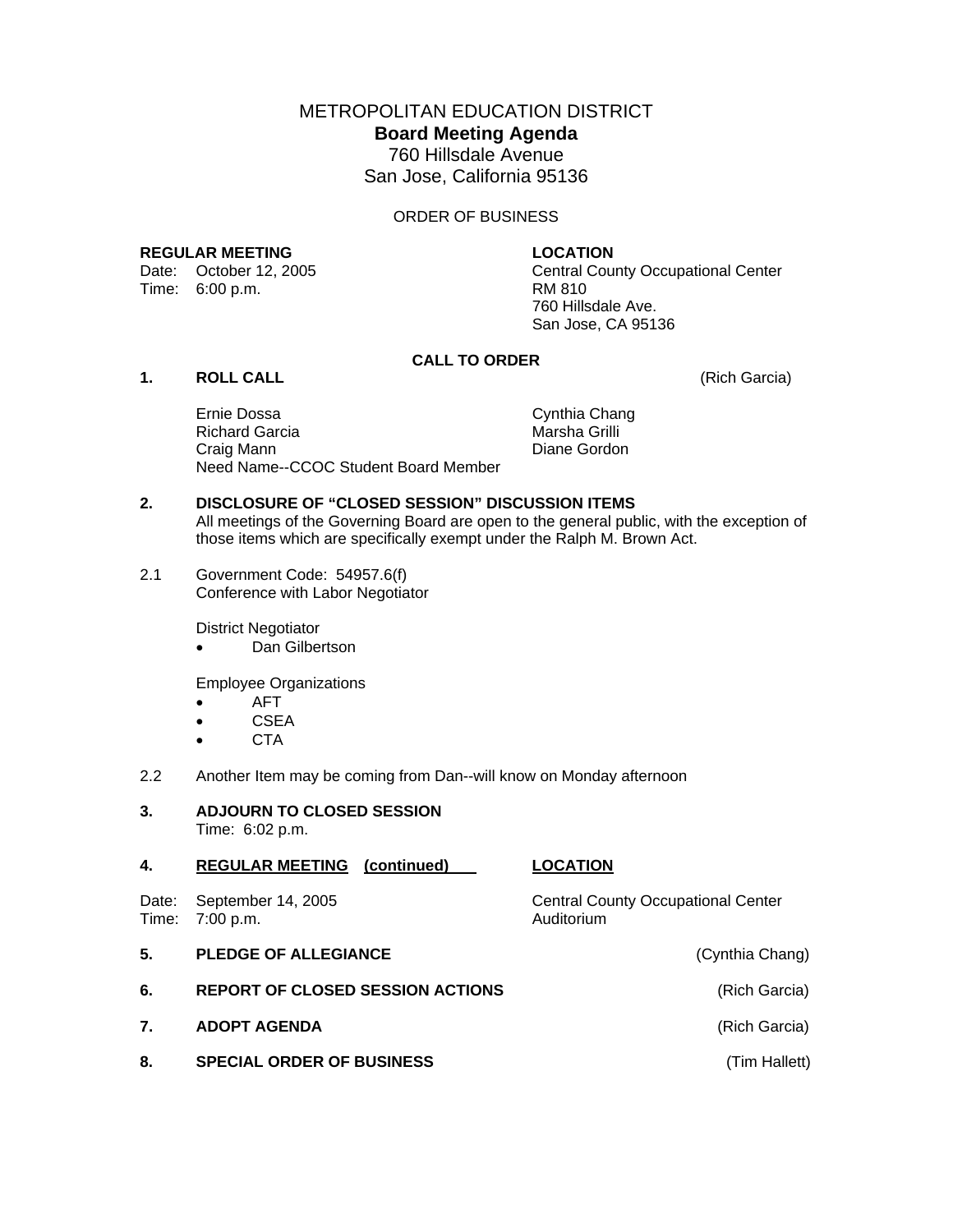The Superintendent will update the Board on special projects or may request that individuals be allowed to present an item out of order on the agenda to accommodate their schedules.

# **9. PUBLIC PRESENTATIONS & REPORTS**

# **9.1** Public Comments **Comments Comments Comments Comments Comments Comments Comments Comments Comments Comments Comments Comments Comments Comments Comments Comments Comments Comments C**

This portion of the agenda provides an opportunity for members of the public to directly address the Governing Board on any item of interest to the public; however provisions of the Brown Act preclude any action being taken on any item not appearing on the posted agenda for action. Time limits allocated to the public testimony are 2 minutes for individuals and 5 minutes for organizations.

#### **10.0 APROVAL OF MINUTES** (Rich Garcia)

10.1 Action Item: Approval of Minutes of Regular Board Meeting, September 14, 2005.

# **11.0 CONSENT CALENDAR**

All matters listed under the Consent Calendar are considered by the Governing Board to be routine and will be enacted in one motion. There will be no discussion of these items prior to the time the Board considers the motion, unless members of the Board or the Superintendent request specific items to be discussed and/or removed from the Consent Calendar.

The Superintendent recommends approval of Consent Calendar items 11.1.1 through XXX

**\* \* \* \* \* \* \* \* \* \* \* \* \* \* \* \* \* \* \* \*** 

# **11.1 BUSINESS AND FINANCIAL FUNCTIONS**

11.1.1 Action Item: Approve August Board Warrant Approval List (Paul Hay)

RECOMMENDATION: That the Governing Board approve the following warrant registers: #.

### **(Budget Source: As indicated on Warrant Registers)**

11.1.2 Action Item: Adopt Budget Calendar & Budget Guidelines for 2006-07 (Paul Hay)

RECOMMENDATION: That the Governing Board approve the Budget Calendar and Budget Guidelines for development of the fiscal year 2006-07 budget.

### **11.2 PERSONNEL**

11.2.1 Action Item: Classified Personnel (Dan Gilbertson)

RECOMMENDATION: That the Governing Board approve the four regular elections, one transfer and one promotion.

**(Budget Source: Fund 010 & 110)** 

11.2.2 Action Item: Certificated Personnel (Dan Gilbertson)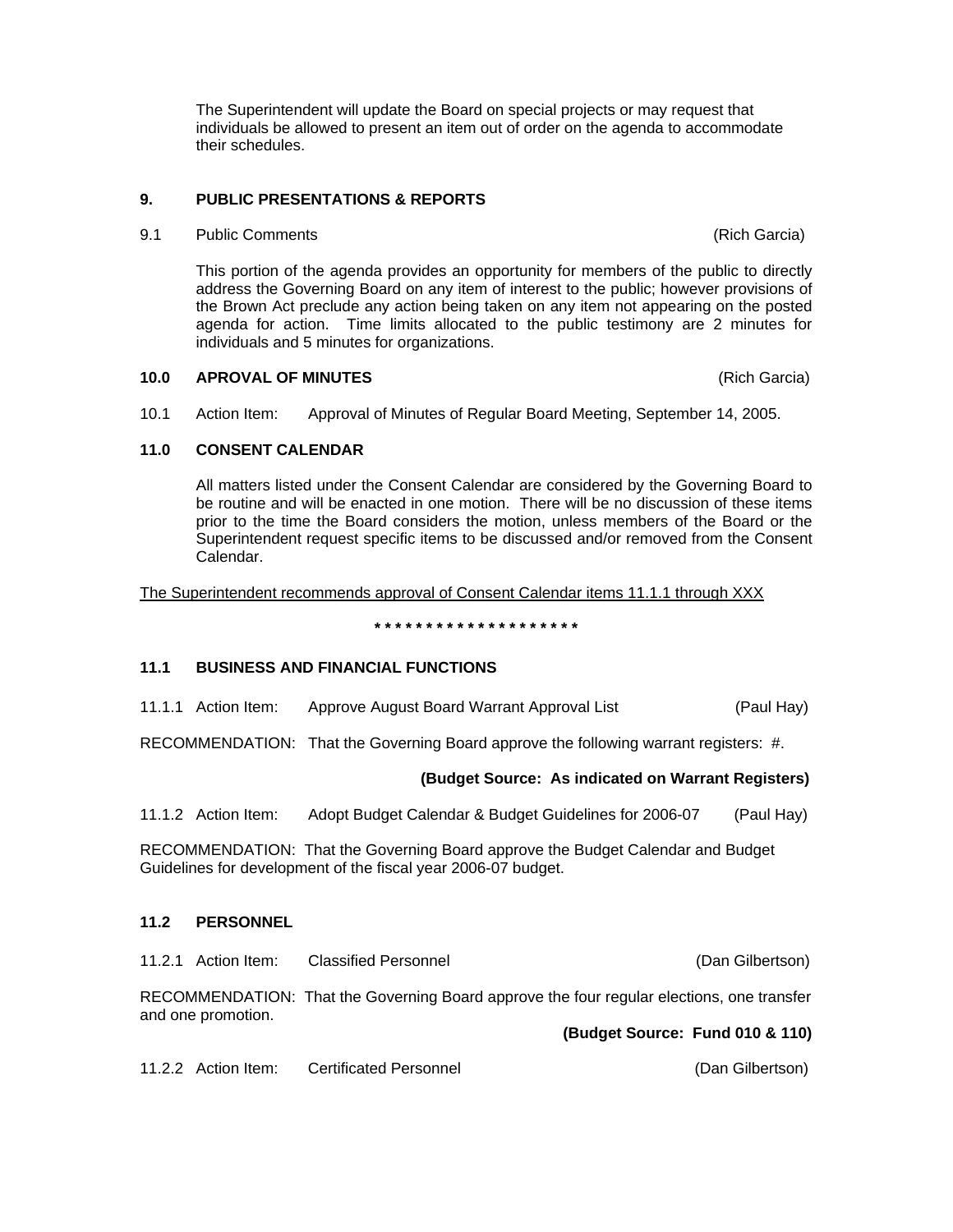|              |                                   | RECOMMENDATION: That the Governing Board approve hiring three new Hourly Certificated<br>Teachers (AFT), for the 2005-06 school year.    |                  |
|--------------|-----------------------------------|------------------------------------------------------------------------------------------------------------------------------------------|------------------|
|              |                                   | (Budget Source: Fund 110)                                                                                                                |                  |
|              | 11.2.3 Action Item:               | <b>Administrative Personnel</b>                                                                                                          | (Dan Gilbertson) |
|              |                                   | RECOMMENDATION: That the Governing Board approve the regular election.<br>(Budget Source: Fund 110)                                      |                  |
| 11.3         |                                   | <b>INSTRUCTIONAL AND STUDENT FUNCTIONS</b>                                                                                               |                  |
|              | 11.3.1 Action Item:               | Williams Uniform Complaint Procedures Report                                                                                             | (Jan Dreier)     |
|              | Uniform Complaint Procedures.     | RECOMMENDATION: That the Governing Board approve the quarterly report on the Williams                                                    |                  |
|              | 11.3.2 Action Item:               | <b>CCOC Course Certification</b>                                                                                                         | (John Fox)       |
| Enforcement. |                                   | RECOMMENDATION: That the Governing Board approve the ROC/P course outline for Law                                                        |                  |
|              | 11.3.3 Action Item:               | <b>CCOC New Course Approvals</b>                                                                                                         | (John Fox)       |
|              |                                   | RECOMMENDATION: That the Governing Board approve the ROC/P course outlines for<br>Forensic Investigation and Audio and Video Production. |                  |
|              | 11.3.4 Action Item:               | <b>CCOC Textbook Approval</b>                                                                                                            | (John Fox)       |
|              | <b>Technology Careers Course.</b> | RECOMMENDATION: That the Governing Board approve the textbook for the Computer                                                           |                  |
|              | 11.3.5 Action Item:               | <b>ROP Satellite Course Certification</b>                                                                                                | (John Fox)       |
|              | Communications.                   | RECOMMENDATION: That the Governing Board approve the ROP course outline for Electronic                                                   |                  |

#### **\* \* \* \* \* \* \* \* \* \* \* \* \* \* \* \* \* \* \* \***

# **END OF CONSENT ITEMS**

### **12.0 INFORMATION ITEMS**

#### **END OF INFORMATION ITEMS**

# **13.0 ACTION ITEMS AND REPORTS**

13.0.1 Monthly Budget Update (Paul Hay)

RECOMMENDATION: That the Governing Board approve the budget changes included in the Monthly Budget Update for the period ended 9/30/05.

# **14.1 BOARD AND ADMINISTRATIVE FUNCTIONS**